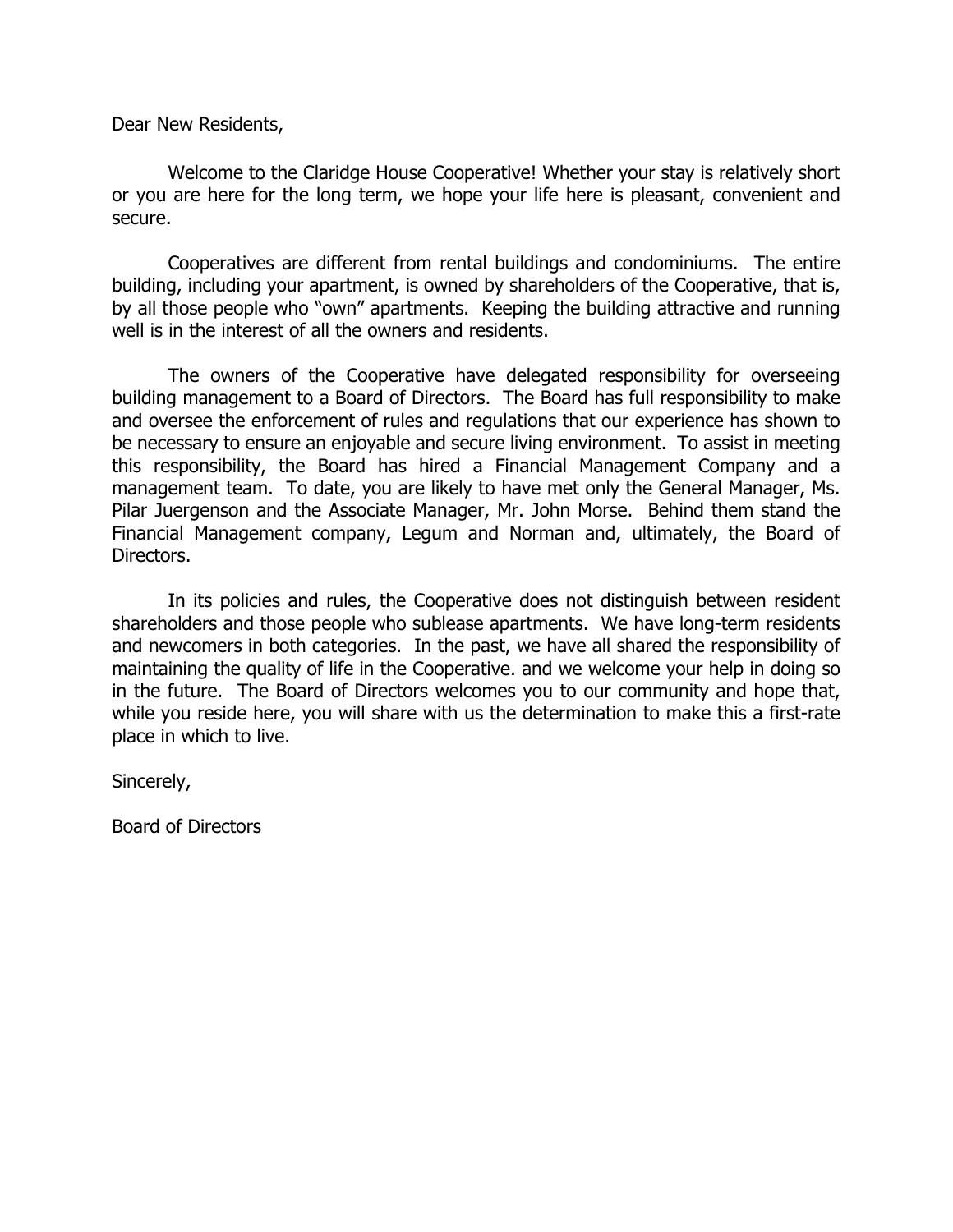# **CLARIDGE HOUSE COOPERATIVE BOARD OF DIRECTORS DIRECTORY 2019-20**

# **President**

John Nargiso

### **Vice President**  Kathrin Halpern

**Secretary**  Bernice Friedlander

**Treasurer**  Craig Birmingham

**Assistant Secretary**  Ajay Kapoor

**Assistant Treasurer**  Vladimir Shekoyan

> **Member**  John Buckwalter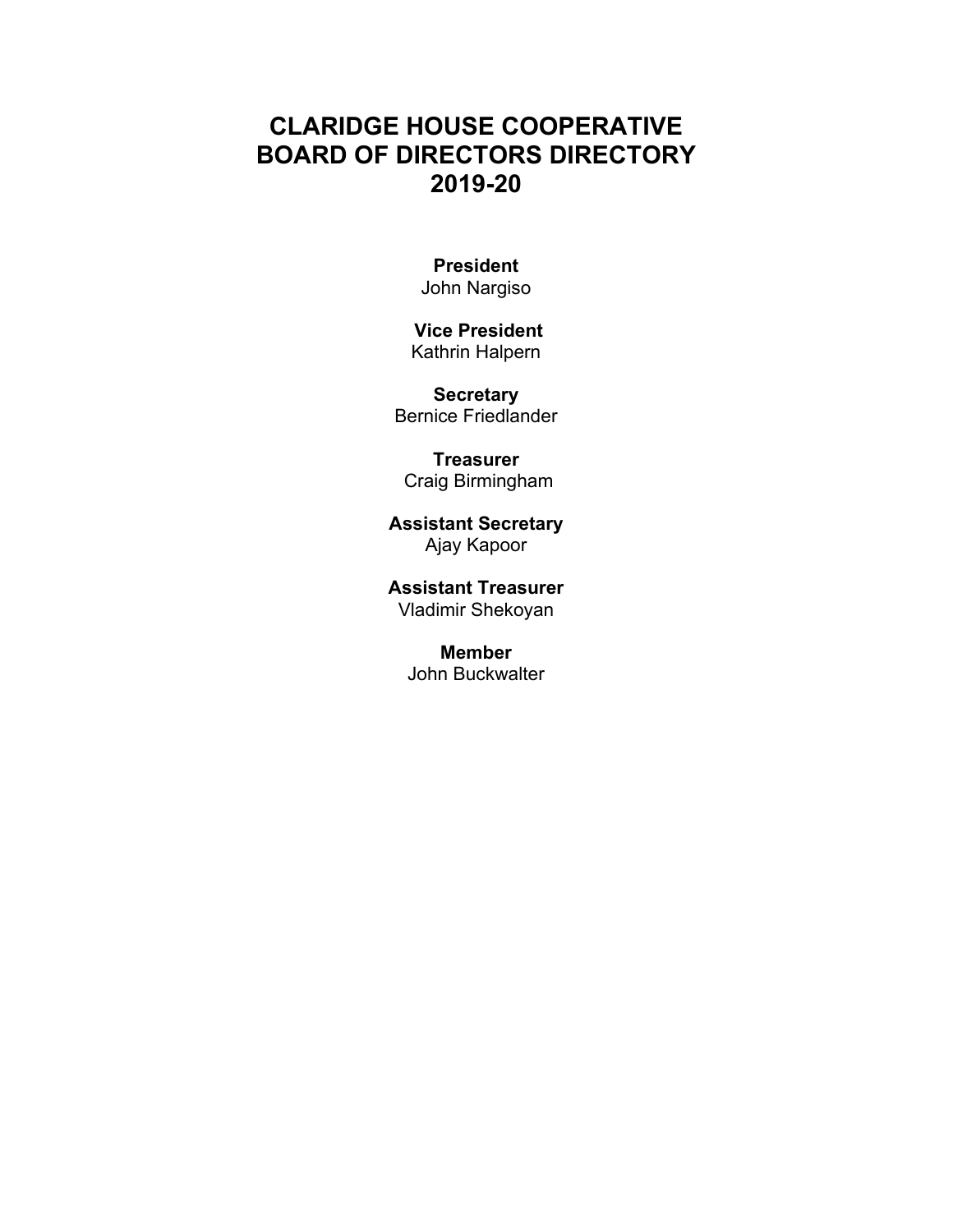### **STATEMENT OF GOALS**

The Board of Directors of the Claridge House Cooperative work to make the building attractive, well-functioning and a desirable place to live through constant maintenance, appropriate upgrading and a high level of service. It directs management to arrange and oversee continuous maintenance, repairs, services, improvements and administration of the building. It is the aim of the Board to ensure that the building is the secure home of responsible people who share a commitment to maintaining the physical space and a friendly, cooperative lifestyle. We exercise vigilance over the following:

- $\triangle$  care and use of the areas
- $\cdot$  improving resident awareness of the need for energy conservation
- $\triangleleft$  cleanliness and attractiveness of the public spaces
- $\div$  increasing resident awareness about their responsibilities to the environment, both immediate living and global
- $\bullet$  soundness of the physical structure
- $\triangleleft$  delivery of basic needs such as hot water, heat, air conditioning and elevator services
- $\cdot$  amenities such as the pool and/or any amenity additions
- $\triangleleft$  beautification of the grounds
- $\triangleleft$  security of persons and property
- $\triangleleft$  responsibility to the neighborhood

We expect the residents, both owners and non–owners, as well as investors, Board, and management to work hard together in a cooperative manner so that the value of the apartments continues to grow along with property values in the neighborhood.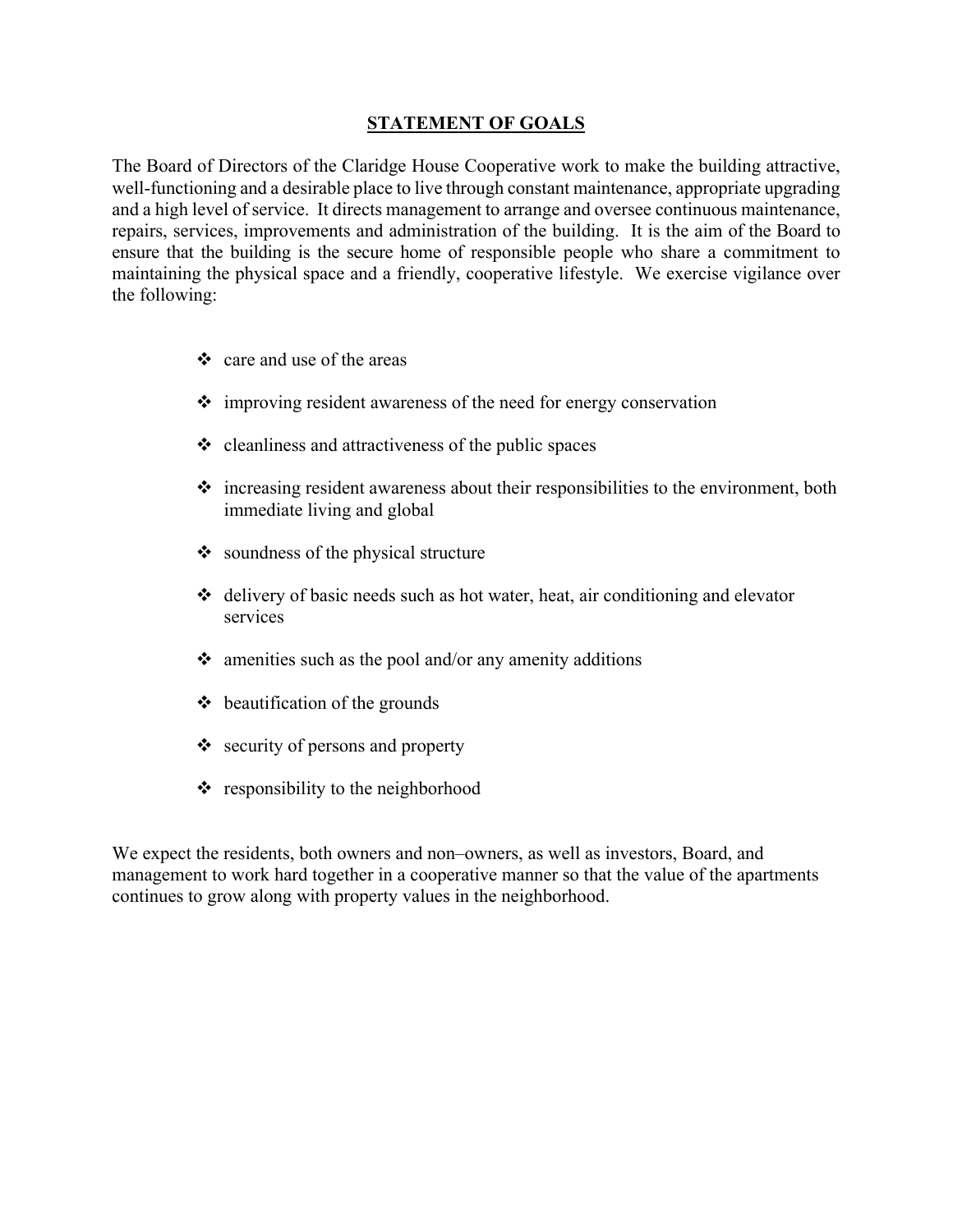## **CLARIDGE HOUSE RULES RECAP**

#### New Resident:

It is our continuing pleasure to welcome new residents into the Claridge House Cooperative and to extend our best wishes to you.

In order to make your introduction to the Claridge House easier, the following information will acquaint you with a few of our routine procedures. Additional information may be found in our Rules and Regulations on our public website at http://claridgehousecooperative.com/governance.

### **MANAGEMENT OFFICE:**

The General Manager is Pilar Juergenson. The Associate Manager is John Morse. The office is located on the Lobby Level in suite #1 N. Office hours are:

> 9:00 AM to 4:00 PM Monday through Friday 11:00 AM to 4:00 PM Saturday Closed on Sundays and Holidays

### **MOVING IN AND OUT OF THE BUILDING:**

*All move-ins must be scheduled in advance. Service elevator may be reserved for moves electronically via our resident portal BuildingLink at www.claridgehouseresidents.com.* No exceptions are allowed. A move-in is defined as a move into or within the building. Before a move-in can be scheduled, the following conditions must be met:

#### **1. Payment of a move-in fee by the owner/tenant of the apartment of \$350 regardless of whether someone reserved an elevator or not.**

2. In addition to the move-in fee, all residents must submit to the Management Office an executed lease and sublease addendum and a Resident Registration Form. A copy of the Resident Registration Form is included in this package. Once these forms are submitted, new residents may pick up a key fob from the office. A \$25 deposit and a copy of a photo ID is required for fobs.

Move-in hours are as follows:

9:00 AM to 5:00 PM Monday through Saturday 9:00 AM to 5:00 PM Sunday (only in August)

#### *NO MOVES ARE ALLOWED ON HOLIDAYS.*

For Move- Outs:

- 1. Moves must be scheduled in advance. Service elevator may be reserved for moves electronically via our resident portal BuildingLink at www.claridgehouseresidents.com.
- 2. Unless otherwise instructed by your landlord or unit realtor, leave your unit keys and key fob along with your forwarding address at the Front Desk. If you paid for your fob a check for your fob deposit will be mailed to you.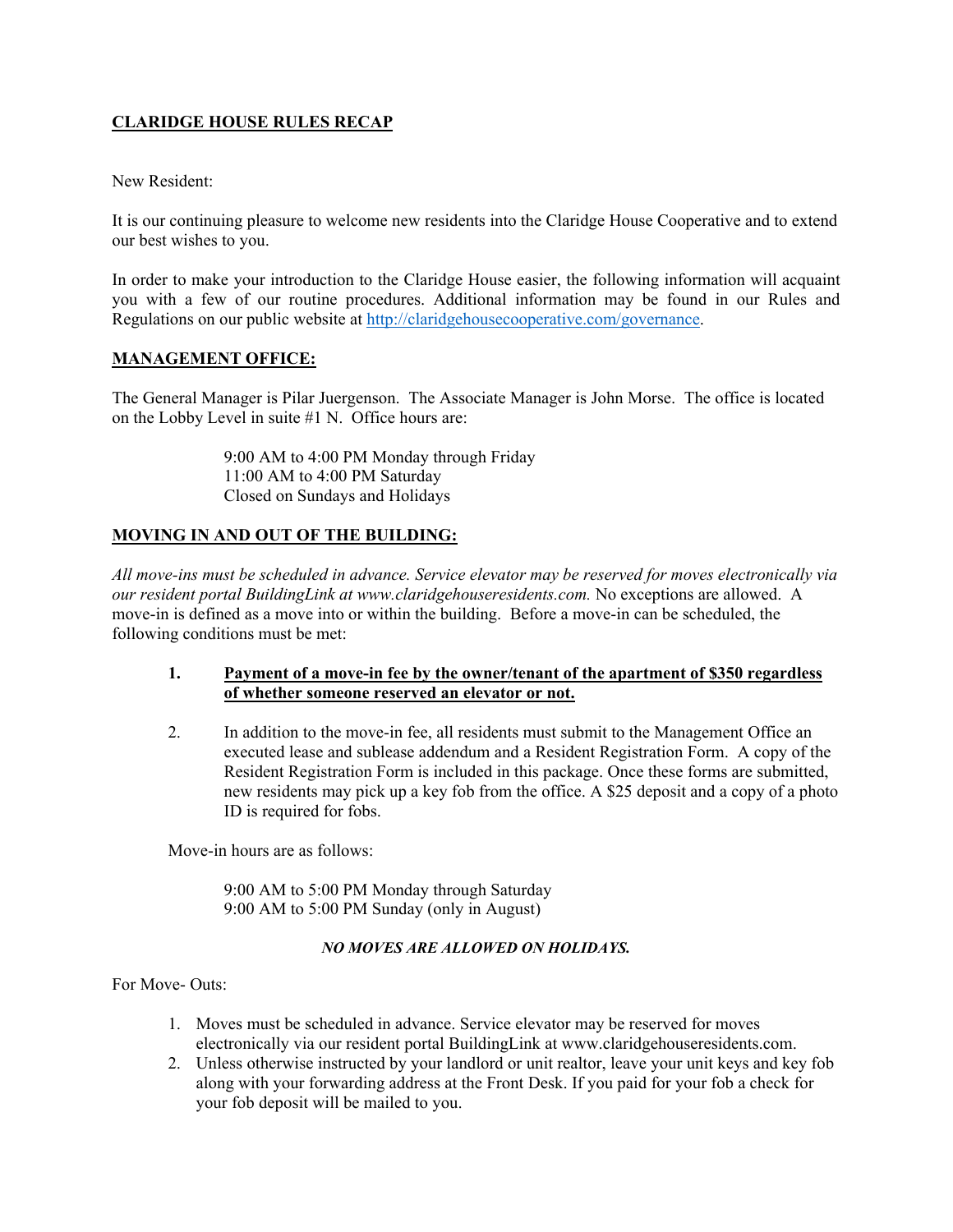At the time of your move:

1. Contact the front desk to get the appropriate doors opened for your move. In the North Building the door is at the back of the building near the loading dock and in the South Building it is the door in the garage. No large items are allowed to be carried through the lobby.

All deliveries that involve the use of a service elevator must be scheduled through BuildingLink. There will be no fee charged for this service. NO moves or deliveries will be allowed through the lobby.

Rationale for the Move - In Fee:

The move-in fee (which covers both moving in and moving out) is charged to cover legitimate expenses that the Cooperative incurs as a result of each move. In addition to the normal wear and tear that moving personal items and furniture causes to the building, the Cooperative also bears considerable administrative costs. Tenant list must be updated, leases must be received and checked, moves must be scheduled and coordinated, move-in information must be provided, staff must be on hand to monitor moves, and many questions must be answered in the days before and after a move.

#### **DELIVERIES:**

Personal property, other than hand baggage and packages, must be transported in the service elevators. Use of a service elevator must be scheduled through BuildingLink. NO deliveries are allowed through the lobby.

#### **FRONT DESK SERVICES:**

There is a Front Desk Concierge available 24 hours a day, 7 days a week, to assist you with some of your routine needs. The concierge will accept packages from carriers, take messages and distribute packages.

If you have a problem or emergency that requires immediate assistance, the concierge has a listing of all emergency phone numbers and can contact emergency management personnel if necessary.

#### **ACCESS TO APARTMENT:**

Check with the Front Desk Concierge to see if there is a set of "convenience keys" on file for your unit. Convenience keys are used specifically for the following purposes:

> In case residents lock themselves out of their units. To allow contractors access to a unit with permission of a resident. To allow residents' guests access to units with permission of residents.

### **IT IS YOUR RESPONSIBILITY TO MAKE SURE CONVENIENCE KEYS FOR YOUR UNIT ARE AT THE FRONT DESK.**

If you are locked out of your unit and there is not a "convenience key" at the Front Desk, you will be charged \$130.00 (\$50 for service + \$80 for after-hours maintenance) to admit you to your apartment if maintenance staff is called to come in after regular hours.

Convenience keys are on blue KeyLink tags and kept in secure drawers. Only residents or non-resident owners in the case of a vacant apartment can check keys into the front desk.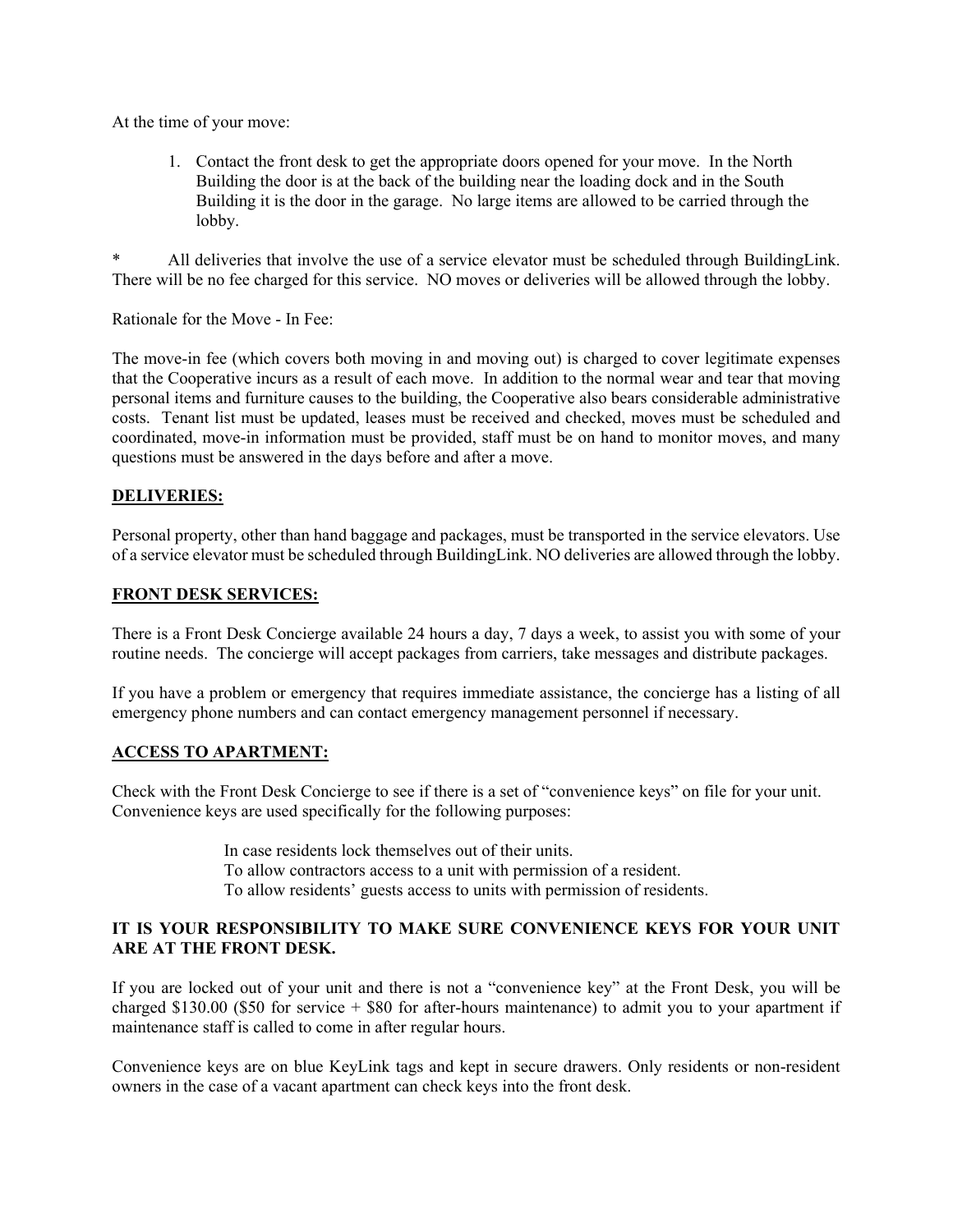#### **ADMITTING GUESTS:**

All guests must be announced. Should you be away from your unit and wish to admit a guest to your apartment, log on to BuildingLink to submit a permission to enter (PTE) instruction, and ensure that a convenience key is at the Front Desk. **INSTRUCTIONS MUST SPECIFY PARTY (PERSON /COMPANY) TO BE ADMITTED.** 

#### **USE OF GARAGE:**

- 1. All garage spaces should be used for automobiles, motorcycles or gas/electric scooters only.
- 2. Bicycle spaces may be obtained through the Management Office. Bicycles may be brought in through the lobby entrance. Residents are asked to use the service elevators when transporting bicycles.
- 3. Maintenance or repair work to automobiles is not permitted in the garage. This includes washing and waxing.
- 4. Use of the garage is at the sole risk of the user. A garage sublease is required for tenants to rent garage spaces and a garage fob is required to enter either garage. Garage fobs are available from the Management Office. A \$70 deposit and a copy of a photo ID is required for fobs.

### **LAUNDRY FACILITIES:**

The laundry facilities are available 24 hours a day. Laundry cards may be purchased at the Front Desk or in the Management Office for \$10/card.

#### **NO PETS ALLOWED:**

Only service animals are permitted in the Claridge House Cooperative. Residents shall not keep any pets upon the premises, unless permitted by the Cooperative Documents and unless approved in advance, in writing, by the Cooperative and by Landlord. Also see our Rules for Service Animals on our public website at http://claridgehousecooperative.com/governance.

#### **SMOKING NOT ALLOWED:**

The Claridge House Cooperative is a smoke-free building. Smoking is not permitted on the premises (including inside units, in any common area of the building or in any other area in which smoking is prohibited pursuant to the Cooperative Documents) by residents, guests, family members, licensee or invitee of residents. In addition, one has to be at least 10 feet away from the building if smoking outside the building.

#### **NOISE:**

Section 4.1 (b) of the Rules and Regulations states: *"Residents shall not make or permit to be made any disturbing noises or do or permit to be done any act which unreasonably interferes with the rights, comforts and convenience of any other resident.* The legal quiet time in DC is from 10 PM to 7 AM daily. During this time residents are to refrain from loud noises that would disturb your neighbors.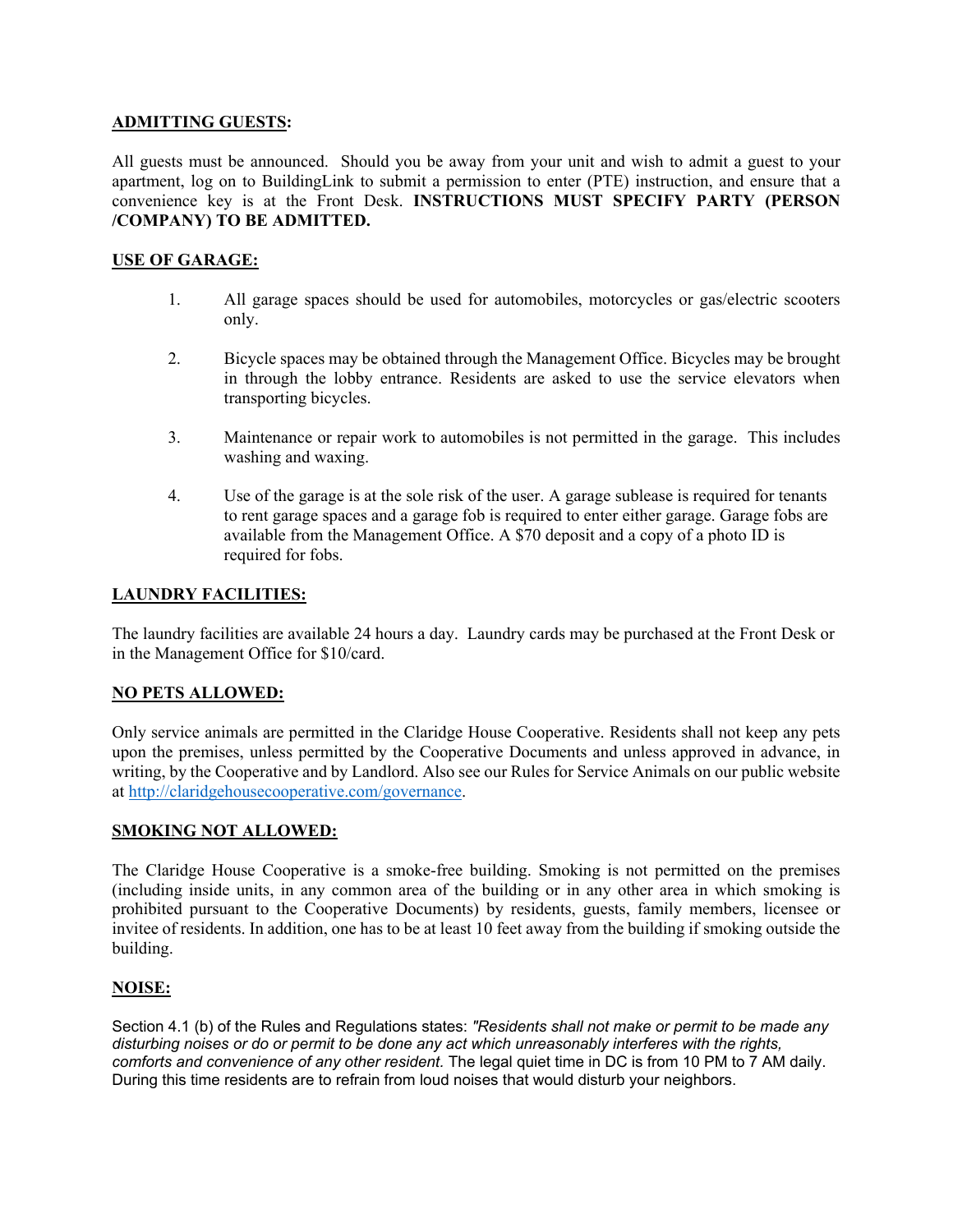### **TRASH:**

Regular trash may be placed in chutes inside trash rooms. There are two trash rooms on each floor in the North Building and one trash room on each floor in the South Building. Black trash bags are available in each of the trash rooms. Please be considerate of your neighbors and do place trash in the chutes overnight that will make loud noises.

Bulk items (appliances, televisions, lamps, beds or other furniture) go out on the bulk trash pickup. There is a cost to residents for discarding bulk items. Please notify the concierge at the Front Desk if you have bulk items to be discarded. Staff will pick up items from your apartment. Residents may also dispose of bulk trash at the Fort Totten Transfer Station, 4900 John F. McCormack Drive, NE, Washington, DC. Visit the DC Department of Public Works website at https://dpw.dc.gov for more information.

Compact fluorescent light (CFL) bulbs contain mercury that is dangerous to the environment and toxic to humans and animals when broken. Please do not place CFL bulbs or other hazardous trash in the regular trash. Incandescent and non-mercury-containing light bulbs, including halogen bulbs, may be dumped with your regular trash. DC's Department of Public Works recommends disposing of CFLs and other hazardous trash at the Ft. Totten Transfer Station listed above, saving them for special Household Hazardous Waste drop-off events or looking for retailers who accept small quantities of CFLs at certain locations (Home Depot, Lowes, Ace Hardware, etc.).

See the next two pages for information on recycling.

#### **WINDOW COVERINGS:**

Draperies, curtains, shades or blinds must be installed over the entire window. Exterior surface must be white, off white or beige.

#### **CARPET:**

Seventy- five percent (75%) of the flooring in your unit must be covered.

#### **MAINTENANCE REQUEST:**

For your convenience the Claridge House Cooperative offers an In Unit Maintenance Program. There is a price list desk detailing the costs of maintenance services performed by staff on our public website at http://claridgehousecooperative.com/forms and at the Front Desk. If there is a cost involved, payments may be made in the form of a check, money order or cashier's check.

Moving is never an easy chore. We hope the foregoing information facilitates your move into the Claridge House Cooperative.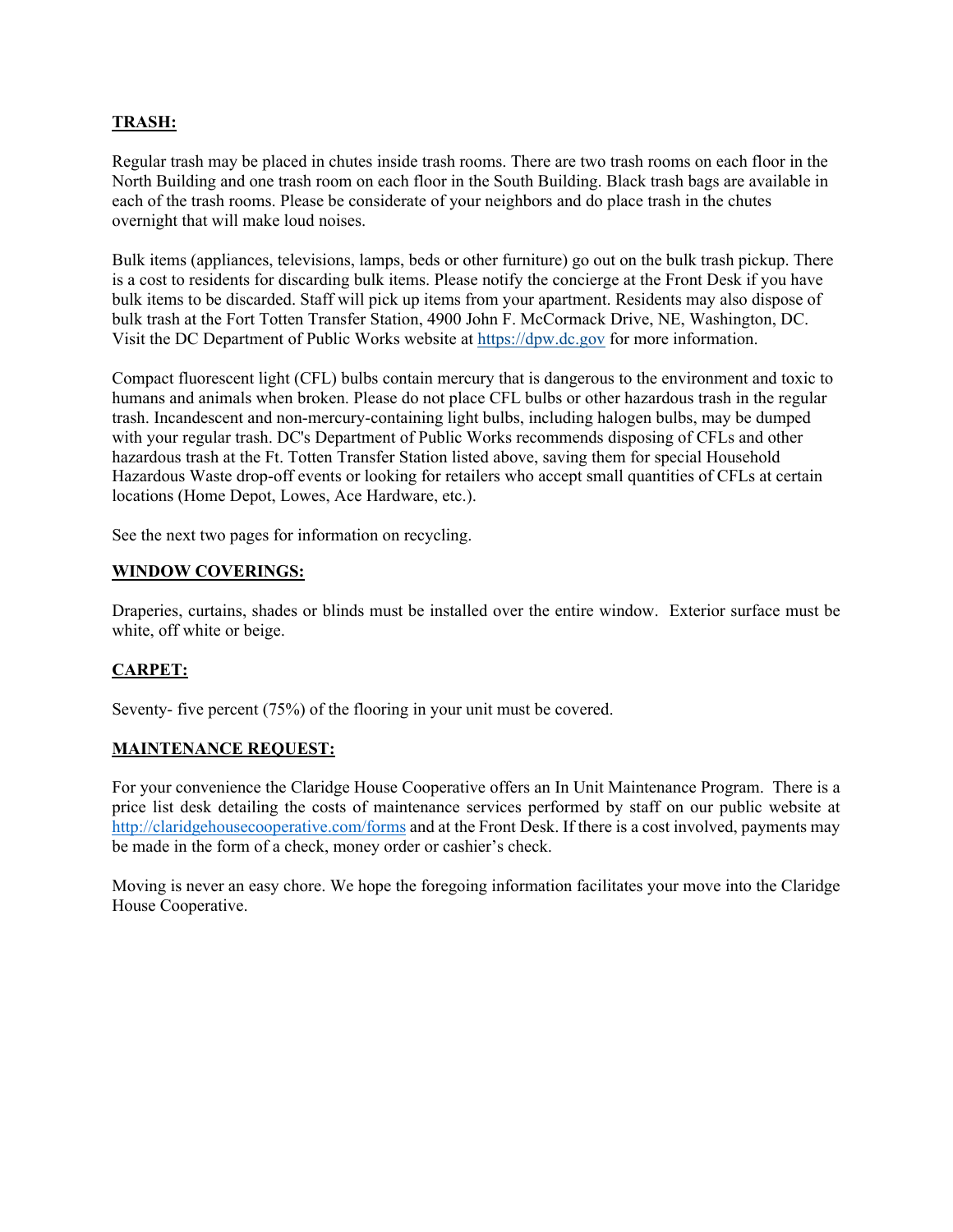## *RECYCLING AT THE CLARIDGE HOUSE COOPERATIVE:*

At the Claridge House, recycling is not just a buzzword but a way of life – a fully operational program working to comply with the District of Columbia's mandatory laws ("DC Solid Waste Management and Multi-Material Recycling Act of 1988") for correctly disposing of trash. But to achieve compliance, we must rely on the participation and commitment of each and every resident.

Blue recycling bins are located in Laundry Rooms (beside the service elevator) on each floor in the North Building, inside the North Building garage, in the basement of the South Building stairwell or in the back of the building. Empty cardboard boxes may also be left in the elevator lobbies in the basement of the North Building or South Buildings. Please break down/flatten boxes before leaving them in one of these areas. Recyclable materials (except for CFL light bulbs) can be placed together in the same blue recycling bin (single-stream recycling). It is requested that you rinse containers clean – making sure to flatten plastic containers to conserve space.

Paper being recycled may be placed on newspaper racks in the Laundry Room and in the hallway near the staircase/trash room in the North Building or in the hallway near the staircase/trash room in the South Building. Only paper items (newspapers, magazines, printer paper, etc.) should be placed on newspaper racks.

Your individual efforts collectively add up to a world of a difference in our environment, so we urge you to post the attached list in a convenient place as a reminder of what can and not be recycled.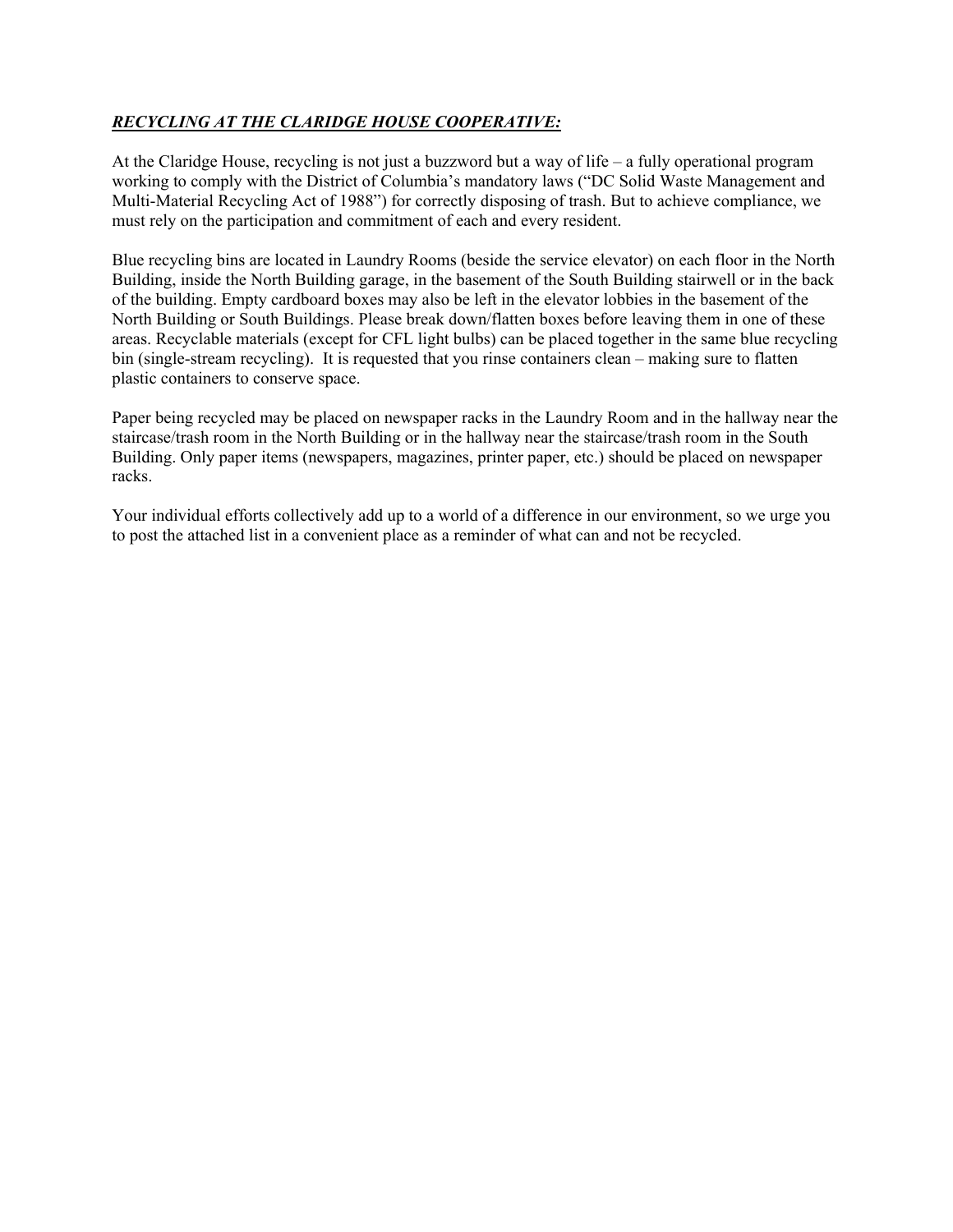| <b>RECYCLE</b>                            | <b>DO NOT RECYCLE</b>                          |
|-------------------------------------------|------------------------------------------------|
|                                           |                                                |
|                                           |                                                |
|                                           |                                                |
|                                           |                                                |
|                                           |                                                |
|                                           |                                                |
| <b>ALUMINUM</b>                           | <b>ALUMINUM FOIL</b>                           |
| TIN, STEEL AND BI-METAL CANS              | PIE PANS                                       |
| AEROSOL CANS, EMPTY AND WITHOUT           | <b>FOIL JUICE BAGS</b>                         |
| <b>PRESSURE</b>                           |                                                |
| METAL LIDS FROM JARS, CANS AND BOTTLES    | PROPANE TANKS                                  |
| <b>METAL FOOD TRAYS</b>                   | PLASTIC BAGS                                   |
|                                           |                                                |
| <b>SCRAP METAL</b>                        | PLASTIC WRAP                                   |
| <b>COAT HANGERS</b>                       | PLASTIC BOTTLE TOPS                            |
| PLASTIC BOTTLES (MUST REMOVE CAPS, PUMPS, | PLASTIC CUPS                                   |
| SPRAYERS AND LIDS)                        |                                                |
| MILK CONTAINERS                           | PACKING PEANUTS                                |
| <b>DRINK BOTTLES</b>                      | MOTOR OIL OR POOL CHEMICAL                     |
|                                           | <b>CONTAINERS</b>                              |
| CLEANING PRODUCT AND BLEACH BOTTLES       | <b>STYROFOAM</b>                               |
| SHAMPOO AND BUBBLE BATH BOTTLES           | <b>CLEAR FOOD CONTAINERS</b>                   |
| <b>MILK CARTONS</b>                       | PLASTIC EGG BOXES                              |
| <b>JUICE CONTAINERS</b>                   | PHOTOS OR FILM                                 |
| NEWSPAPER AND INSERTS                     |                                                |
|                                           | PLASTIC TOYS                                   |
| <b>MAGAZINES</b>                          | <b>MEDICAL SUPPLIES</b>                        |
| <b>JUNK MAIL</b>                          | <b>LARGE PLASTIC ITEMS</b>                     |
| <b>OFFICE PAPER</b>                       | PESTICIDES AND HERBICIDES                      |
| TELEPHONE BOOKS AND CATALOGS              | <b>GARDEN PLASTICS AND FLOWER POTS</b>         |
| <b>CARDBOARD (FLATTENED)</b>              | FOOD STORAGE AND MICROWAVE                     |
|                                           | <b>CONTAINERS</b>                              |
| CARTONBOARD SUCH AS CEREAL BOXES AND 6-   | SOLVENT, PAINT AND ADHESIVE                    |
| PACK CARTONS                              | <b>CONTAINERS</b>                              |
| <b>BROWN PAPER BAGS</b>                   | YOGURT AND MARGARINE TUBS                      |
| <b>EGG CARTONS PAPERBOARD ONLY</b>        | WAXY CARDBOARD OR PAPER ICE                    |
|                                           | <b>CREAM CONTAINERS</b>                        |
| <b>SHREDDED PAPER</b>                     | PIZZA BOXES                                    |
| FROZEN FOOD PACKAGING                     | TOWEL OR TISSUE ROLLS                          |
| <b>SOFT COVER BOOKS</b>                   | <b>RUBBER BANDS</b>                            |
| <b>GLASS FOOD AND BEVERAGE CONTAINERS</b> | PLASTIC WRAP FROM NEWSPAPERS                   |
| (DON'T NEED TO REMOVE LABELS)             |                                                |
| <b>WINE BOTTLES</b>                       | REMOVE PLASTIC AND FOIL FROM                   |
|                                           |                                                |
|                                           | <b>CEREAL BOXES</b><br><b>BLUE PRINT PAPER</b> |
| CLEAR, GREEN OR AMBER IN COLOR GLASS JARS |                                                |
|                                           | CARDBOARD SATURATED WITH                       |
|                                           | POULTRY OR MEAT JUICES                         |
|                                           | PACKING MATERIAL                               |
|                                           | BAR SOAP OR DETERGENT BOTTLES                  |
|                                           | <b>WINDOW GLASS OR MIRRORS</b>                 |
|                                           | INCANDESCENT OR FLUORESCENT BULBS              |
|                                           | DISHWARE OR CERAMICS                           |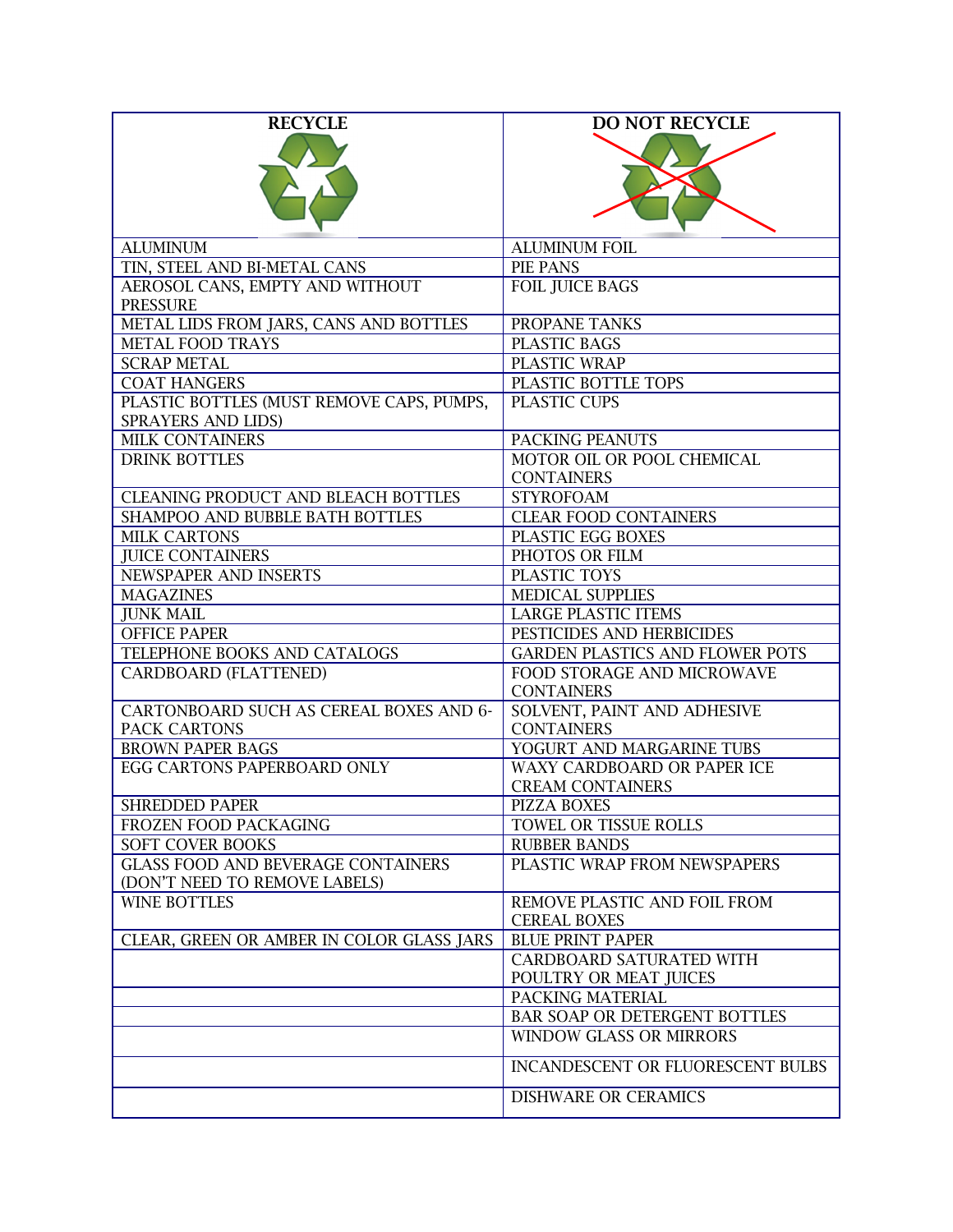# **RESIDENT REGISTRATION FORM**

*(One resident per registration form)* 

| Date: ___________________                |                                         | Unit Number: ___________ (North or South) | (Please circle one)        |
|------------------------------------------|-----------------------------------------|-------------------------------------------|----------------------------|
| IS UNIT OCCUPIED BY [ ] OWNER [ ] RENTER |                                         |                                           |                            |
|                                          |                                         |                                           |                            |
|                                          | UNIT RENTER INFORMATION SECTION         |                                           |                            |
|                                          |                                         |                                           |                            |
| TELEPHONE NUMBERS (USA NUMBERS ONLY):    |                                         |                                           |                            |
|                                          |                                         |                                           |                            |
|                                          |                                         |                                           |                            |
|                                          |                                         |                                           |                            |
|                                          |                                         |                                           |                            |
| RENTER EMERGENCY CONTACTS IN USA ONLY    |                                         |                                           |                            |
|                                          |                                         |                                           |                            |
|                                          |                                         |                                           |                            |
|                                          |                                         |                                           |                            |
| TELEPHONE NUMBERS (USA NUMBERS ONLY):    |                                         |                                           |                            |
|                                          |                                         |                                           |                            |
|                                          |                                         |                                           |                            |
|                                          |                                         |                                           |                            |
|                                          |                                         |                                           |                            |
|                                          | <b>GARAGE SPACE INFORMATION SECTION</b> |                                           |                            |
| Does this unit use a garage space:       | Y                                       | N<br>(please circle one)                  | Garage Space #: __________ |
|                                          |                                         |                                           |                            |
|                                          | <b>NAME</b>                             |                                           | UNIT NO.                   |
|                                          |                                         |                                           |                            |
|                                          | <b>VEHICLE INFORMATION SECTION</b>      |                                           |                            |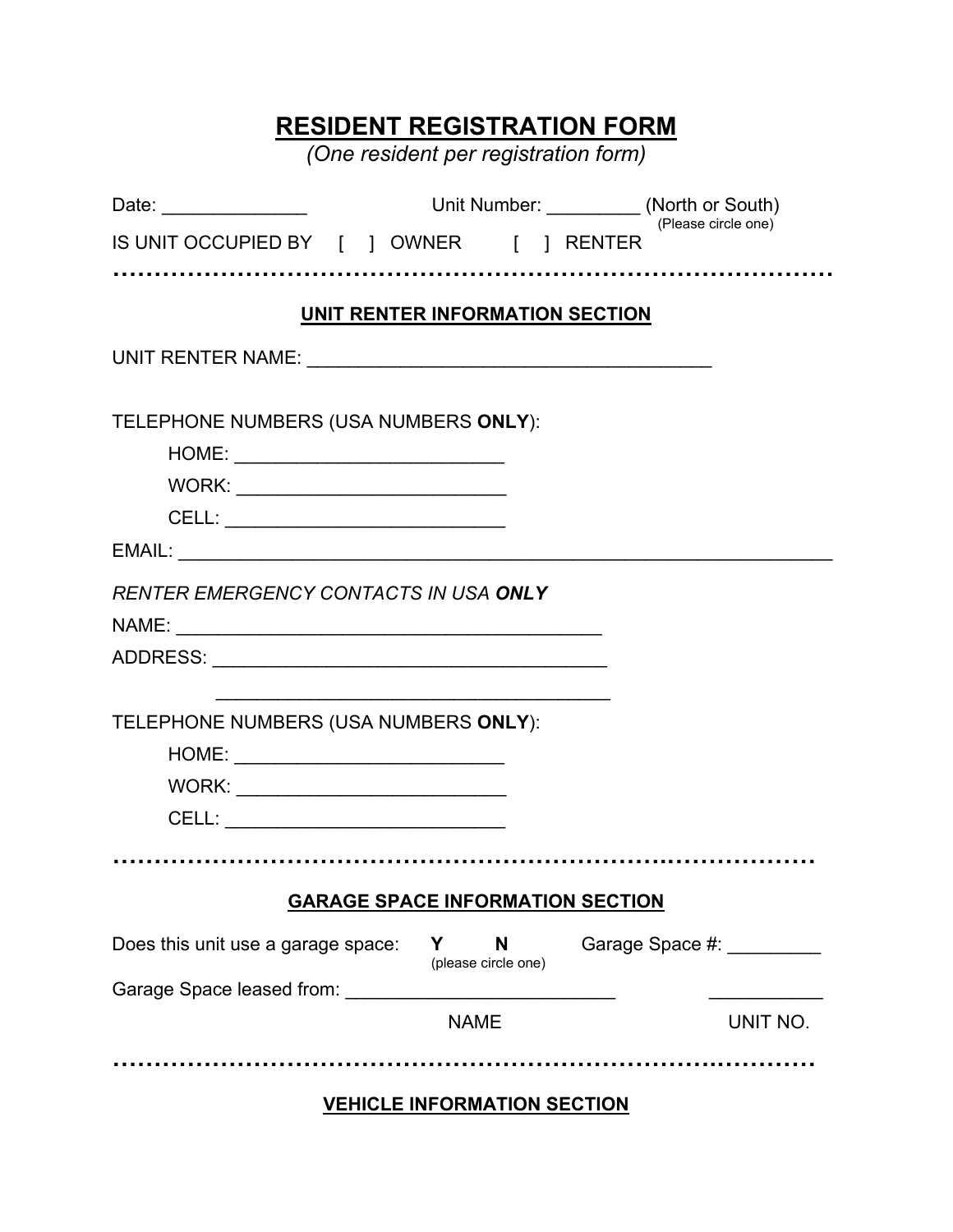| Year:                                    | Make:   | Model: |
|------------------------------------------|---------|--------|
| Color:                                   | Tag No: | State: |
|                                          |         |        |
| <b>BICYCLE SPACE INFORMATION SECTION</b> |         |        |

I would like to store \_\_\_\_\_\_\_\_ bicycle(s) in the North Building Garage or South Building

Bike Room.

Bike(s) Make: \_\_\_\_\_\_\_\_\_\_\_\_\_\_\_\_\_ Color: \_\_\_\_\_\_\_\_\_\_\_\_\_ Serial Number: \_\_\_\_\_\_\_\_\_\_\_\_

It is expressly understood that I, the undersigned, place my bicycle(s) and/or moped(s) in the designated storage facility at my own expense and risk. My signature below attests that I agree to hold harmless for any damage or loss incurred as a result of placing my bicycle(s) or moped(s) in the designated storage facility.

\_\_\_\_\_\_\_\_\_\_\_\_\_\_\_\_\_\_\_\_\_\_\_\_\_\_\_\_\_\_\_\_\_\_ Decal # \_\_\_\_\_\_\_\_\_\_\_\_ Signature (For office use only)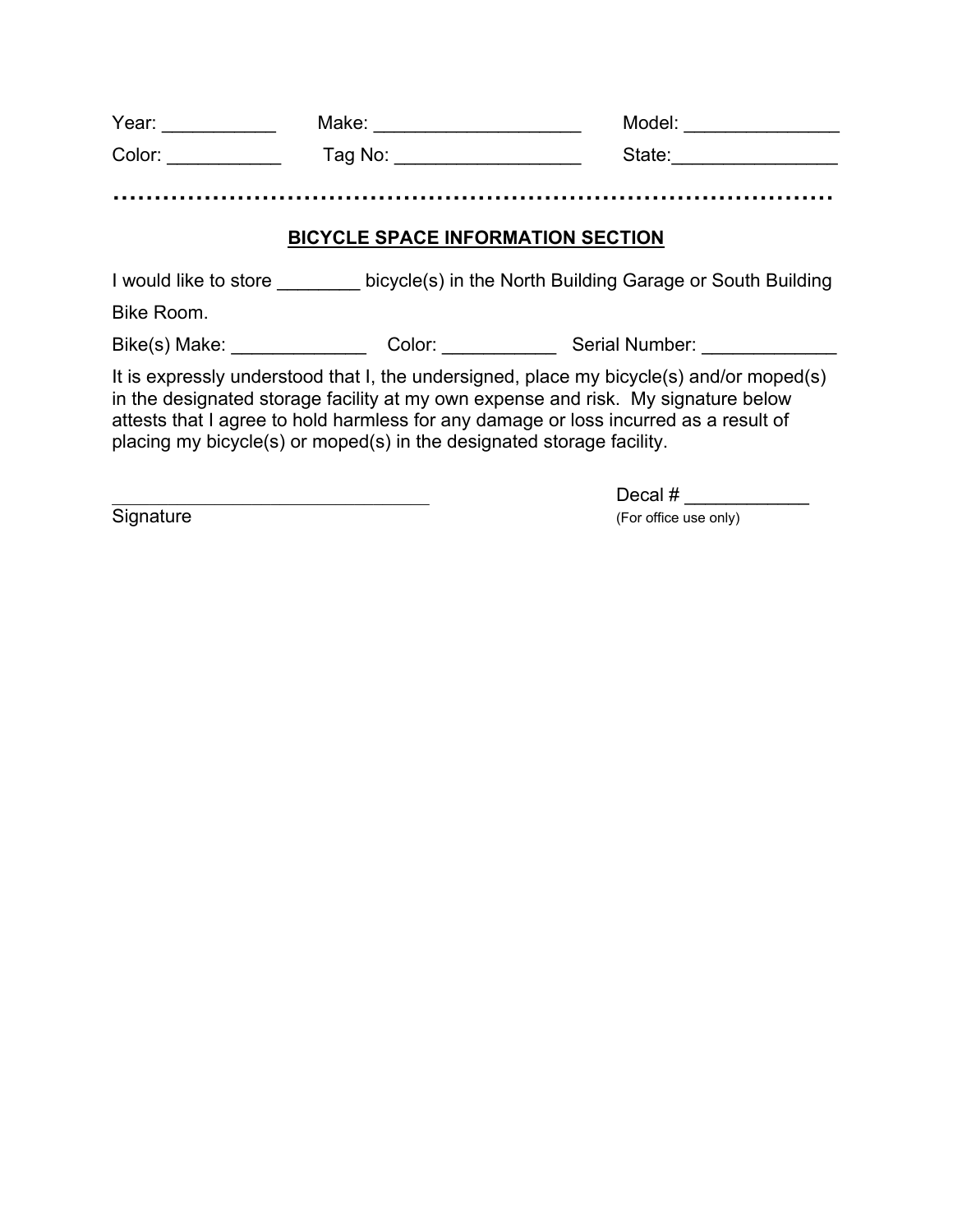DATE: \_\_\_\_\_\_\_\_\_\_\_\_\_\_\_\_\_\_\_\_\_\_\_\_\_

# **MOVE IN SURVEY**

|                                                                                                        | <b>YES</b> | <b>NO</b> |
|--------------------------------------------------------------------------------------------------------|------------|-----------|
| Did you encounter any difficulties with scheduling<br>your move-in?<br>If so, what was the difficulty? |            |           |
|                                                                                                        |            |           |
|                                                                                                        |            |           |
| Were you satisfied with the assistance given to you<br>by the Claridge House staff?                    |            |           |
| Would you like any additional services?                                                                |            |           |
| If so, what type of service would you like?                                                            |            |           |
|                                                                                                        |            |           |
| Would you be willing to pay for this?                                                                  |            |           |
| <b>ADDITIONAL COMMENTS:</b>                                                                            |            |           |
|                                                                                                        |            |           |
|                                                                                                        |            |           |

Name: \_\_\_\_\_\_\_\_\_\_\_\_\_\_\_\_\_\_\_\_\_\_\_\_\_\_\_\_\_\_\_\_\_\_\_\_\_ Unit #: \_\_\_\_\_\_\_\_\_\_\_\_\_\_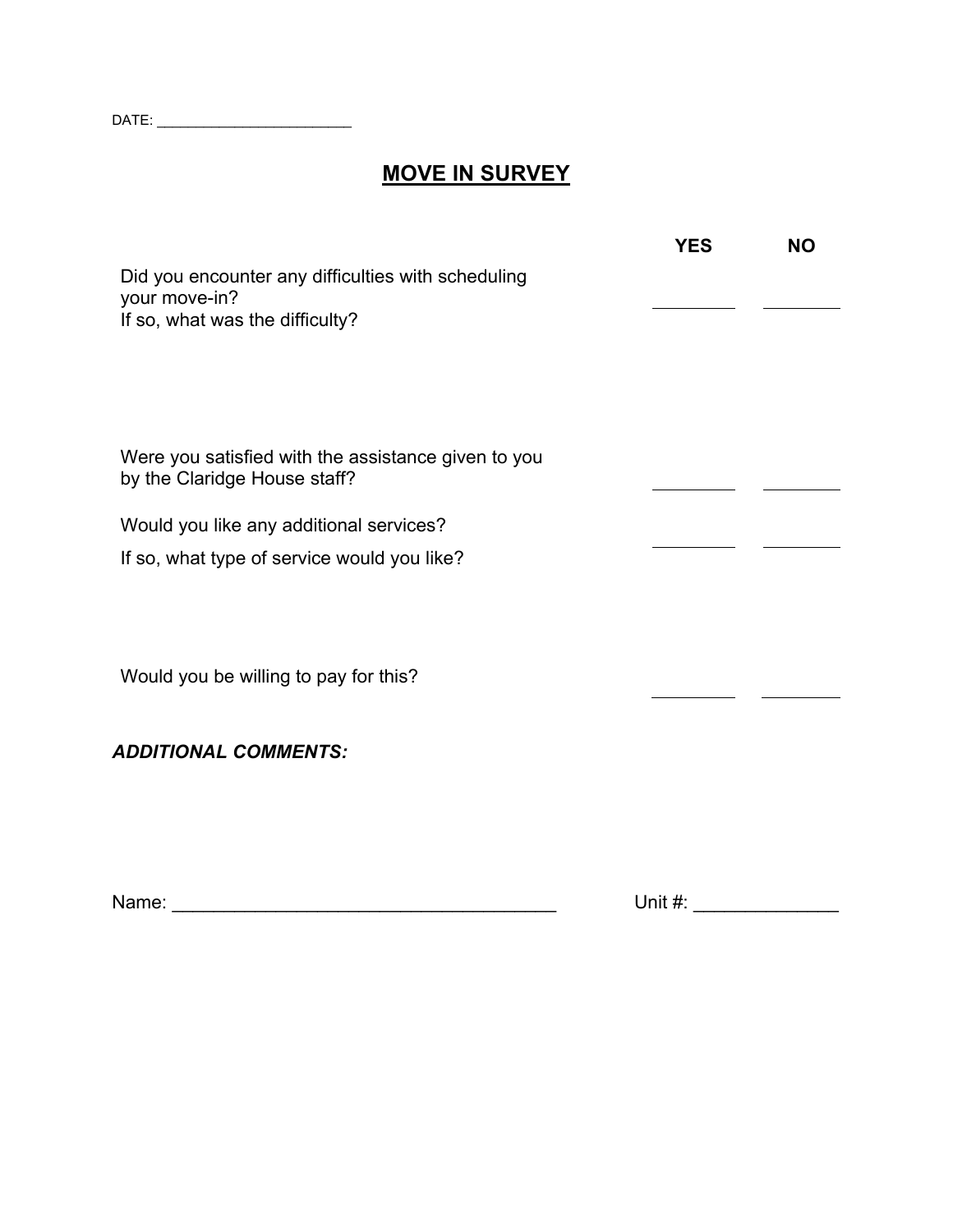#### LIST OF ITEMS TO CHECK IN THE APARTMENT (this is between you and the owner of the apartment)

| APARTMENT#: __________                |                         |                                                                            |
|---------------------------------------|-------------------------|----------------------------------------------------------------------------|
|                                       | Date of Inspection:     |                                                                            |
|                                       |                         | Note of Corrections Needed                                                 |
| Kitchen                               | Faucet                  |                                                                            |
|                                       | Disposal                |                                                                            |
|                                       | Kitchen Floor           |                                                                            |
|                                       | J-Bend                  |                                                                            |
| Bathroom                              |                         |                                                                            |
|                                       | <b>Tub Faucet</b>       |                                                                            |
|                                       | Shower Head             |                                                                            |
|                                       | <b>Tub Condition</b>    |                                                                            |
|                                       | Tile (grout & caulking) |                                                                            |
|                                       | <b>Sink Faucet</b>      |                                                                            |
|                                       | J-Bend                  |                                                                            |
| Electrical                            | <b>Fixtures</b>         |                                                                            |
|                                       | <b>Sockets</b>          | the control of the control of the control of the control of the control of |
|                                       | Switches                |                                                                            |
| Appliances                            |                         |                                                                            |
|                                       | Stove                   |                                                                            |
|                                       | Refrigerator            |                                                                            |
|                                       | Dishwasher              |                                                                            |
| Floors                                |                         | .                                                                          |
| <b>Plaster &amp; Paint Conditions</b> |                         | <u> 1989 - Johann John Stoff, market fransk kanton (</u>                   |
| Carpentry                             |                         |                                                                            |
| Smoke Detector                        |                         |                                                                            |
| General Appearance                    |                         |                                                                            |
|                                       |                         |                                                                            |